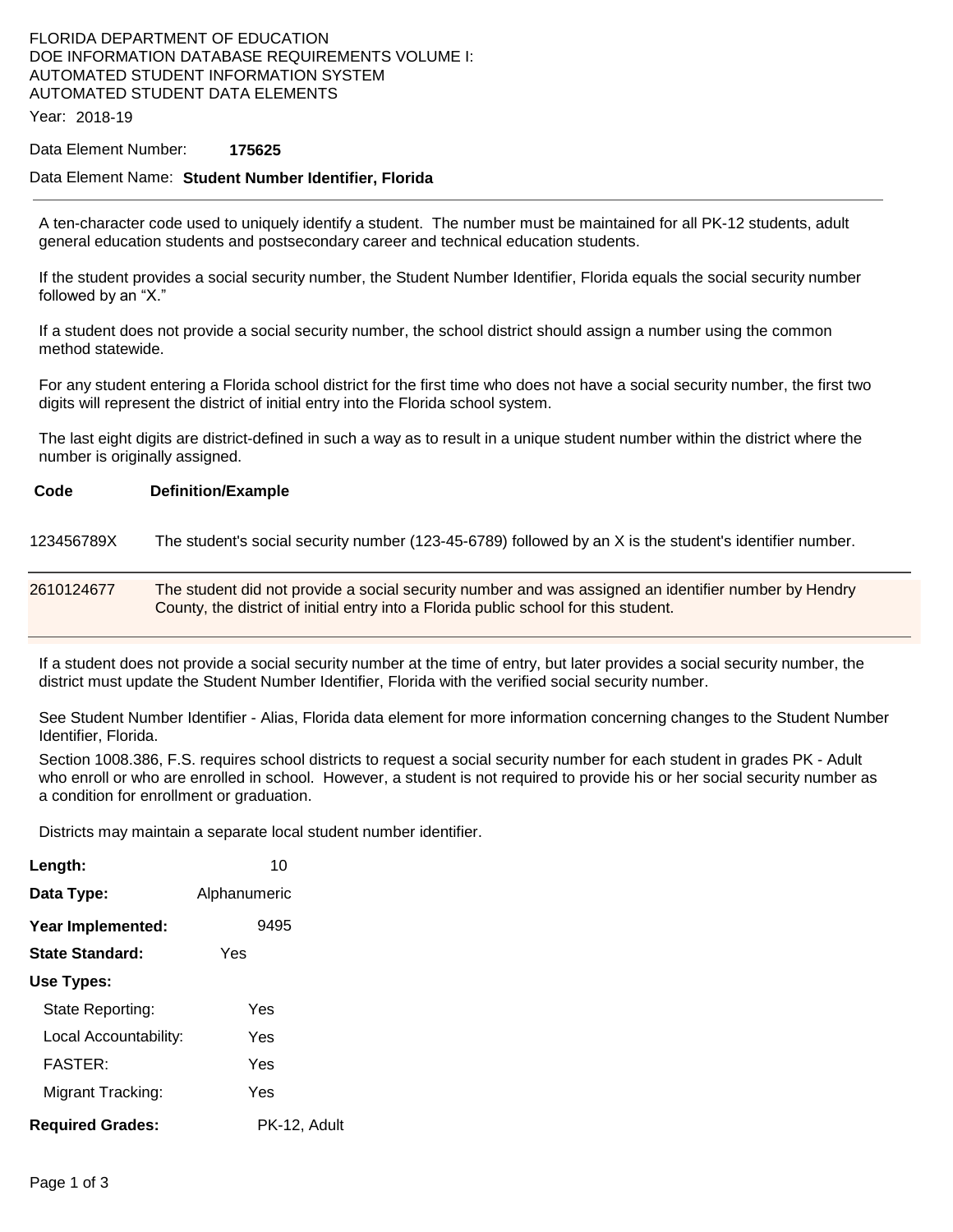### Data Element Name: **Student Number Identifier, Florida**

# **Programs Required:**  Workforce Development All Programs **Formats Required:**  Career and Technical Education Student Course Schedule DB9 16x Dropout Prevention Program Data DB9 11x English Language Learners Information DB9 10x Exceptional Student DB9 23x Federal/State Compensatory Project Evaluation DB9 18x Federal/State Indicator Status DB9 22x Industry Certification McKay Prepayment Verification DB9 61x Prior School Status / Student Attendance DB9 55x Student Additional Funding Student Assessment DB9 59x Student Course Schedule DB9 14x Student Course Transcript Information DB9 39x Student Demographic Information DB9 13x Student Discipline/Resultant Action DB9 19x Student End of Year Status DB9 17x Student Transportation DB9 56x Title I Supplemental Educational Services DB9 57x WDIS Adult General Education Student Course DB9 48x WDIS Adult General Education Test Record DB9 62x WDIS Career and Technical Education Student Course Schedule DB9 47x WDIS Student Demographic Information DB9 46x WDIS Student End of Term Status DB9 50x WDIS Supplemental Information DB9 60x **Surveys Required:**  Survey 8 Yes Survey 1 Yes

- Survey 2 Yes
- Survey 3 Yes
- Survey 4 Yes
- 
- Survey 5 Yes
- Survey 6 Yes
- Survey 9 Yes
- Survey A Yes